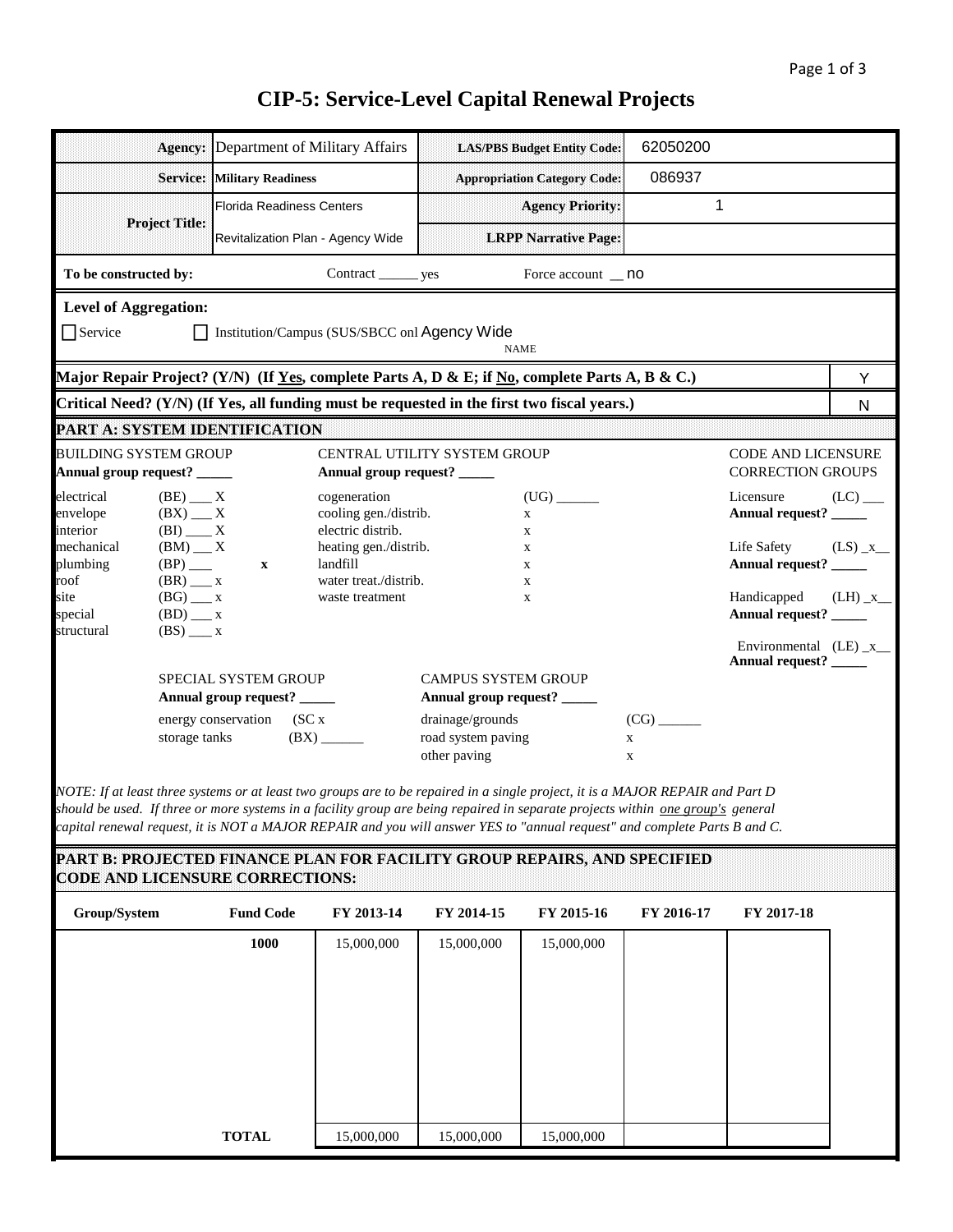Г

| Project<br><b>Description</b>                                                                   | <b>DMS</b><br>Bldg.# | <b>Critical</b><br>Routine                       | FY 2013-14                                                   | FY 2014-15 | FY 2015-16                                  | FY 2016-17 | FY 2017-18 |
|-------------------------------------------------------------------------------------------------|----------------------|--------------------------------------------------|--------------------------------------------------------------|------------|---------------------------------------------|------------|------------|
|                                                                                                 |                      |                                                  |                                                              |            |                                             |            |            |
|                                                                                                 |                      |                                                  |                                                              |            |                                             |            |            |
|                                                                                                 |                      |                                                  |                                                              |            |                                             |            |            |
|                                                                                                 |                      |                                                  |                                                              |            |                                             |            |            |
|                                                                                                 |                      |                                                  |                                                              |            |                                             |            |            |
|                                                                                                 |                      |                                                  |                                                              |            |                                             |            |            |
|                                                                                                 |                      | BUILDING / FACILITY IDENTIFICATION / DESCRIPTION | PART D: SCHEDULE OF MAJOR REPAIRS AND COMPONENT FINANCING:   |            |                                             |            |            |
|                                                                                                 |                      |                                                  |                                                              |            |                                             |            |            |
|                                                                                                 |                      |                                                  |                                                              |            |                                             |            | COUNTY     |
|                                                                                                 |                      |                                                  | LRPP NARRATIVE PAGE ON WHICH PROJECT IS DESCRIBED __________ |            |                                             |            |            |
|                                                                                                 |                      |                                                  | FY 2013-14                                                   | FY 2014-15 | <b>Estimated Expenditures</b><br>FY 2015-16 | FY 2016-17 | FY 2017-18 |
|                                                                                                 |                      |                                                  | 15,000,000                                                   | 15,000,000 | 15,000,000                                  |            |            |
|                                                                                                 |                      |                                                  |                                                              |            |                                             |            |            |
|                                                                                                 |                      |                                                  |                                                              |            |                                             |            |            |
|                                                                                                 |                      |                                                  |                                                              |            |                                             |            |            |
|                                                                                                 |                      |                                                  |                                                              |            |                                             |            |            |
|                                                                                                 |                      |                                                  |                                                              |            |                                             |            |            |
|                                                                                                 |                      |                                                  |                                                              |            |                                             |            |            |
|                                                                                                 |                      |                                                  |                                                              |            |                                             |            |            |
|                                                                                                 |                      |                                                  |                                                              |            |                                             |            |            |
|                                                                                                 |                      | <b>Fund Code</b>                                 | FY 2013-14                                                   | FY 2014-15 | FY 2015-16                                  | FY 2016-17 | FY 2017-18 |
| <b>Schedule of Project Components</b><br>(Component/Fund Code)<br>Total: All Costs by Fund Code |                      | 1,000                                            | 15,000,000                                                   | 15,000,000 | 15,000,000                                  |            |            |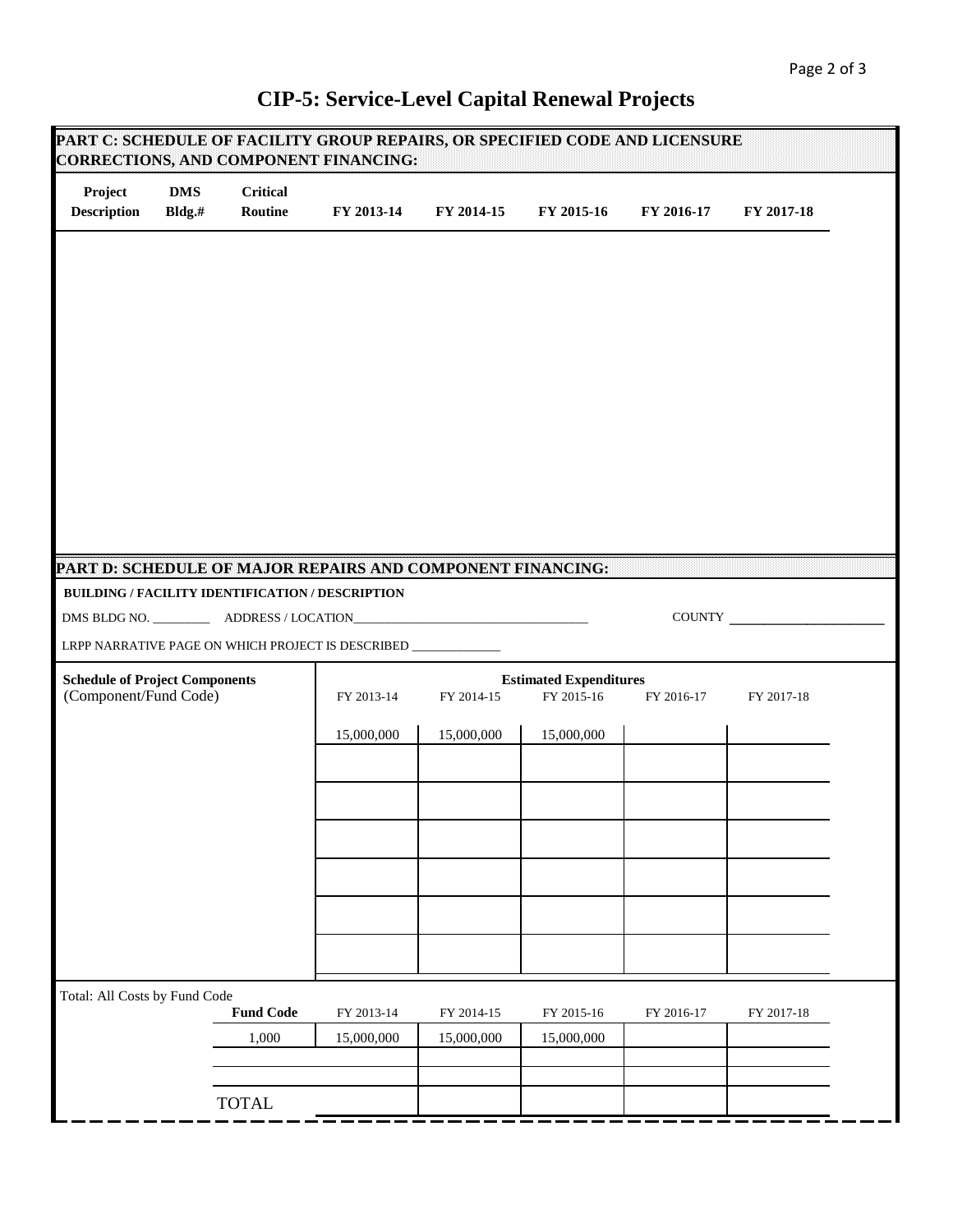| PARTE: COST EFFICIENCIES ANTICIPATED FROM MAJOR REPAIRS: |                                           |            |            |            |            |            |  |
|----------------------------------------------------------|-------------------------------------------|------------|------------|------------|------------|------------|--|
| <b>Incremental Facility</b><br><b>Maintenance Costs</b>  | Fund<br>Code                              | FY 2012-13 | FY 2013-14 | FY 2014-15 | FY 2015-16 | FY 2016-17 |  |
| Salaries & Benefits                                      |                                           |            |            |            |            |            |  |
|                                                          | ${\tt SUBTOTAL}$                          |            |            |            |            |            |  |
| <b>OPS</b>                                               |                                           |            |            |            |            |            |  |
|                                                          | ${\tt SUBTOTAL}$                          |            |            |            |            |            |  |
| Expenses                                                 |                                           |            |            |            |            |            |  |
|                                                          | ${\tt SUBTOTAL}$                          |            |            |            |            |            |  |
| Other (specify)                                          |                                           |            |            |            |            |            |  |
|                                                          | $\ensuremath{\mathsf{t}}\xspace$ SUBTOTAL |            |            |            |            |            |  |
| <b>Fund Totals</b>                                       |                                           |            |            |            |            |            |  |
|                                                          | <b>TOTAL</b>                              | 15,000,000 | 15,000,000 | 15,000,000 |            |            |  |
| <b>Incremental</b><br><b>Utility Costs</b>               |                                           |            |            |            |            |            |  |
| Other (specify)                                          |                                           |            |            |            |            |            |  |
|                                                          | <b>TOTAL</b>                              |            |            |            |            |            |  |

# **CIP-5: Service-Level Capital Renewal Projects**

*Office of Policy and Budget - July 2011*